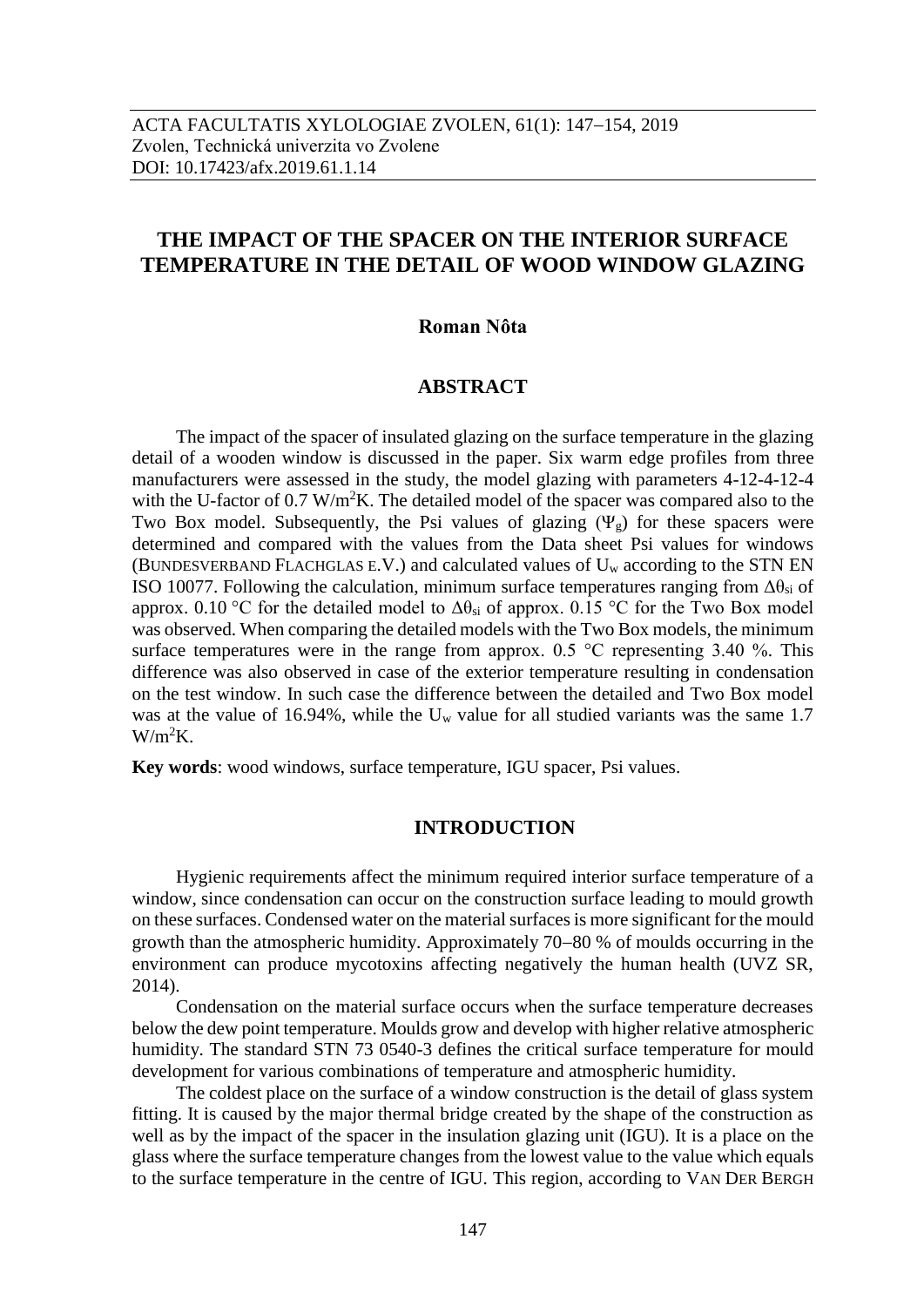*et al*. (2013), can reach up to approx. 102 mm. It can be affected by a number of factors, from the thermal characteristics of the environment, glazing thickness, to the type and thickness of the window construction etc. However, the type of the used spacer affects the surface temperature in the glass fitting detail most. Its impact in calculating the window heat transfer coefficient U<sub>w</sub> is expressed by the linear thermal transmittance of the glazing –  $\Psi_{g}$ (Psi value).

Nowadays, spacers with improved thermal performance, so called warm edge spacers, are used most often. These are according to the standard STN EN ISO 10077-1 defined by the equation:

$$
\Sigma \left( \mathrm{d} \mathbf{x} \lambda \right) \le 0.007 \tag{01}
$$

Where d is the spacer wall thickness and  $\lambda$  is the thermal conductivity coefficient of the material.

For these spacers the  $\Psi_{g}$  value, for plastic window and insulation double glazing, is less than 0.051 W/mK (MEYER-QUEL 2017).

Due to the complex nature of calculating the thermal performance of the spacers and a number of materials a simplified calculation model Two Box model was created. The principle is in substituting the spacer by a pair of rectangles (box), where one represents the sealing substance (polysulfide) and the other one represents the spacer construction. The dimensions of the rectangles are the same as those of the spacer, and the thermal performance for the calculation is substituted by the equivalent value of the thermal conductivity coefficient (SVENSEN *et al*. 2005, IFT ROSENHAIM 2015).

#### **THEORETICAL – EXPERIMENTAL PART**

Calculation of thermal transmittance and surface temperature through window frame was made and based on EN ISO 10077 Thermal performance of windows, doors and shutters — Calculation of thermal transmittance. Part 1: General and Part 2: Numerical method for frames. Glazing model is derived from the programme WINDOW 7.6 (HUIZENGA *et al.* 2017B). It has been done by modelling in computer programme THERM 7.6 (HUIZENGA *et al.* 2017A). Boundary conditions for the calculation by EN ISO 10077-2. Reason for this is using windows in less favourable conditions.

| Reference temperature:                 | internal<br>external                                                               | $\theta_i = 20$ °C<br>$\theta_e = 0$ °C               |
|----------------------------------------|------------------------------------------------------------------------------------|-------------------------------------------------------|
| Reference surface resistance: internal | internal - reduced radiation $R_{si} = 0.20 \text{ m}^2 \cdot \text{K} / \text{W}$ | $R_{si} = 0.13 \text{ m}^2 \cdot \text{K} / \text{W}$ |
|                                        | external                                                                           | $R_{se} = 0.04 \text{ m}^2 \cdot \text{K/W}$          |

To calculate the  $\theta_{si}$  of materials, the values of thermal conductivity ( $\lambda$  [W/m·K]) according to the Tab. 1 and Tab. 2 were used. The values are taken from STN EN ISO 10077- 2:2018 which gives us the characteristics of the materials most commonly used for production of windows.

A model of wooden window construction with construction depth of 88 mm was used for the modelling (see Fig. 1).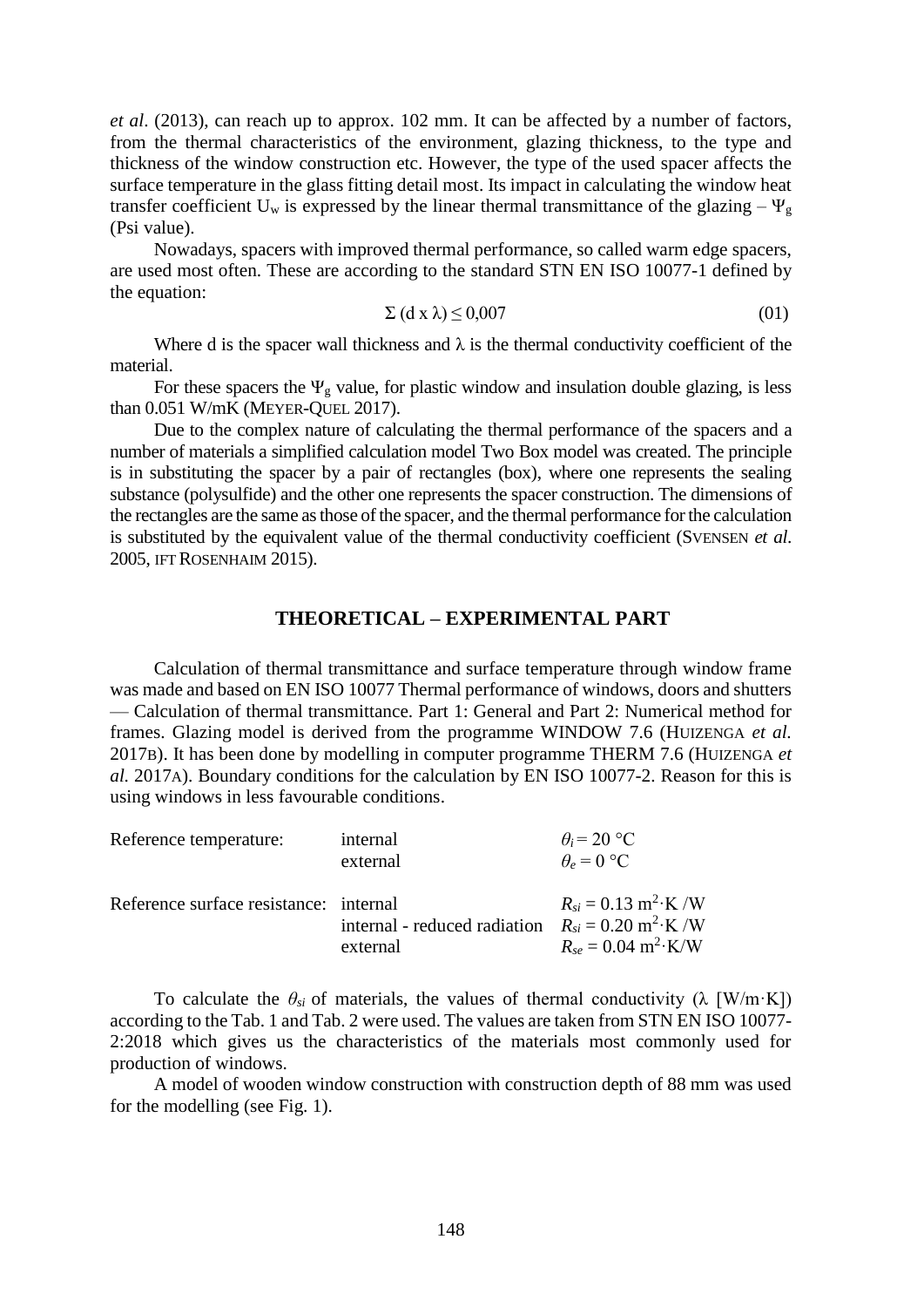|  |  | Tab. 1 Coefficient of thermal conductivity of window frame materials. |  |  |  |
|--|--|-----------------------------------------------------------------------|--|--|--|
|--|--|-----------------------------------------------------------------------|--|--|--|

| <b>Material</b>                                                                                                                                 | Thermal conductivity $(\lambda \text{ [W/m·K]})$ |  |  |  |
|-------------------------------------------------------------------------------------------------------------------------------------------------|--------------------------------------------------|--|--|--|
| ethylene propylene diene monomer (EPDM)                                                                                                         | 0.25                                             |  |  |  |
| steel (oxidized)                                                                                                                                | 50.00                                            |  |  |  |
| <i>Picea Abies</i> (L.)                                                                                                                         | 0.11                                             |  |  |  |
| silicone                                                                                                                                        | 0.35                                             |  |  |  |
| alloy aluminium                                                                                                                                 | 160.00                                           |  |  |  |
| polyvinylchloride (PVC) Flexible, with % softener                                                                                               | 0.17                                             |  |  |  |
| Equivalent thermal conductivity $(\lambda_{\gamma})$ air cavities has been determined according to the algorithms in the software program THERM |                                                  |  |  |  |

Equivalent thermal conductivity  $(\lambda_{eq})$  air cavities has been determined according to the algorithms in the software program THERM, modelled using the ISO 15099 (Thermal performance of windows, doors and shading devices – Detailed calculations) cavity Model



**Fig. 1 Model of wooden window and detailed models of spacers ((a) Chromatech Ultra F, (b) Chromatech ultra S, (c) Thermix TX.N plus, (d) Thermix TX pro, (e) TGI Spacer, (f) TGI Spacer M).**

| <b>Material</b>                                                                                                                              | Thermal conductivity $(\lambda)$<br>[W/m·K] |
|----------------------------------------------------------------------------------------------------------------------------------------------|---------------------------------------------|
| Desiccant - Silicagel *                                                                                                                      | 0.13                                        |
| Silicone sealant (DC 3362 HD)** - secondary seal                                                                                             | 0.26                                        |
| Polyisobutylene (PIB) $*$ – primary seal                                                                                                     | 0.20                                        |
| Glass                                                                                                                                        | 1.00                                        |
| Gas - gap 1 (10% air- 90% argon - EN 673) ***                                                                                                | $\lambda_{eq}$ 0.020                        |
| Gas - gap 2 (10% air- 90% argon - EN 673) ***                                                                                                | $\lambda_{eq}$ 0.021                        |
| Chromatech Ultra $F1$                                                                                                                        |                                             |
| Stainless steel 1.4372                                                                                                                       | 15                                          |
| Polyvinylchloride (PVC)                                                                                                                      | 0.17                                        |
| Chromatech Ultra S <sup>2</sup>                                                                                                              |                                             |
| Stainless steel 1.4372                                                                                                                       | 15                                          |
| Polypropylene (PP)                                                                                                                           | 0.25                                        |
| Thermix TX.N plus <sup>3</sup> Thermix TX Pro <sup>4</sup>                                                                                   |                                             |
| Polypropylene (PP) - no glass fibers                                                                                                         | 0.22                                        |
| <b>Steel</b>                                                                                                                                 | 50.00                                       |
| Stainless steel 1.4372                                                                                                                       | 15                                          |
| TGI Spacer <sup>5</sup>                                                                                                                      |                                             |
| Polypropylene (PP) with talcum powder                                                                                                        | 0.193                                       |
| Stainless steel 1.4301                                                                                                                       | 15                                          |
| TGI Spacer M <sup>6</sup>                                                                                                                    |                                             |
| Polypropylene (PP) with talcum powder                                                                                                        | 0.193                                       |
| Steel C72D2                                                                                                                                  | 47.30                                       |
| Stainless steel 1.4372                                                                                                                       | 15                                          |
| <sup>1</sup> Document Technique d'Application 6/15-2256, <sup>2</sup> Document Technique d'Application 6/17-2365_V1, <sup>3,4</sup> Document |                                             |

Technique d'Application 6/16-2348, <sup>5,6</sup> Document Technique d'Application 6/16-2305\_V1, \* STN EN ISO 10077-2, \*\* Product Information, Dow Corning® 3362 HD Insulating Glass Sealant, \*\*\* λeq by HUIZENGA *et al.* 2017B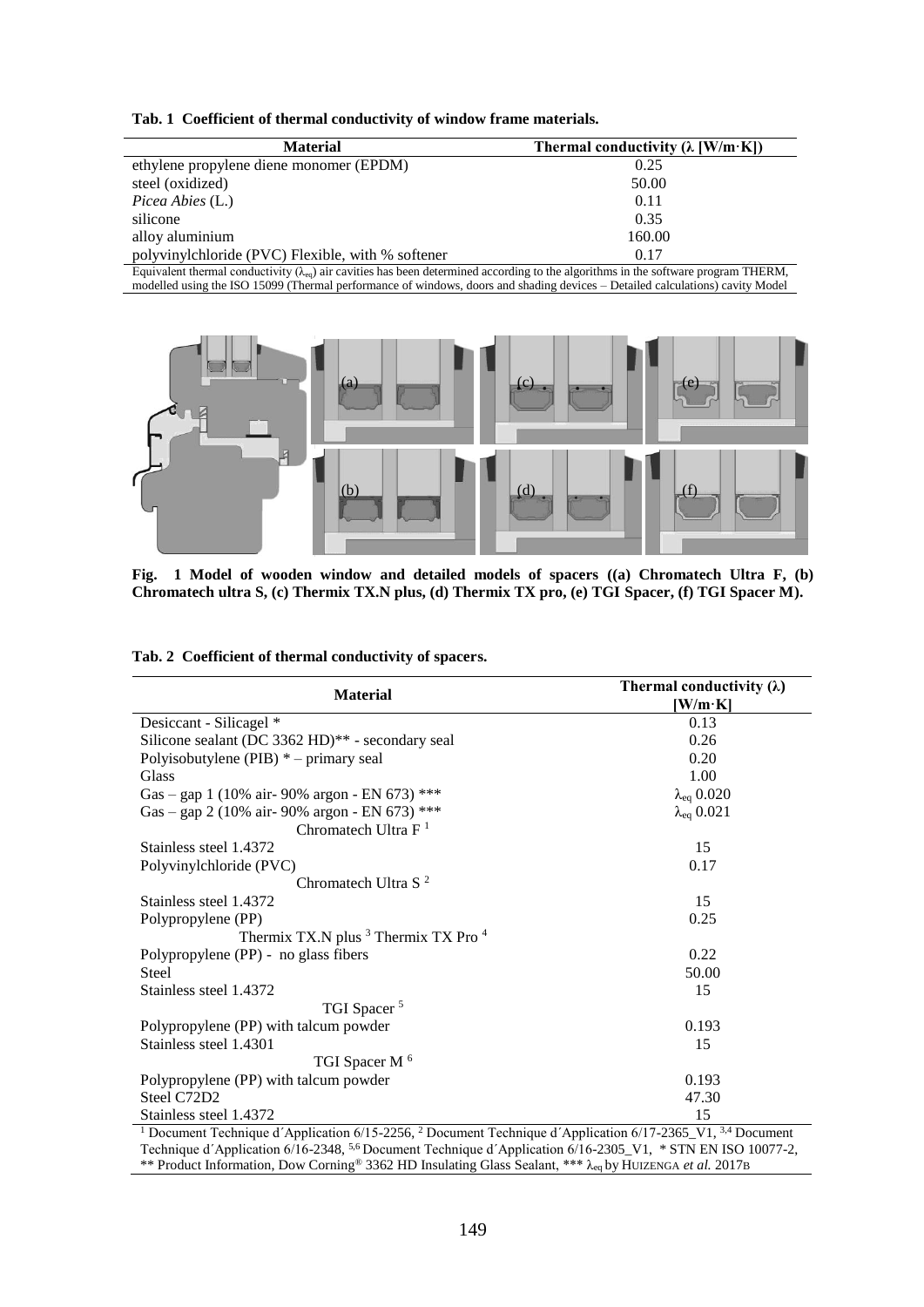After evaluating the minimum surface temperature, the temperature index calculated according to the equation (02) was established. *"The temperature index is non-dimensional, and represents the interior surface temperature relative to the interior and exterior air temperatures. The use of the temperature indexes offers the opportunity to compare the thermal performance of samples subjected to different boundary conditions."* (MAREF *et al*. 2011)

$$
f_{\text{Rsi}(\theta)} = \frac{\theta_{si} - \theta_e}{\theta_i - \theta_e} \tag{02}
$$

Via its modification (Shin, 2017), the exterior temperature, which will cause condensation on the model window, can be determined (equation (03)).

$$
\theta_{e,dp-min} = \frac{\theta_{dp} - f_{Rsi(\theta)} \theta_i}{1 - f_{Rsi(\theta)}}
$$
(03)

Where  $\theta_{dp}$  represents the dew point temperature corresponding to the calculation of the interior air temperature at its relative humidity. Our conditions correspond to the conditions of STN 730540-2 ( $\theta_i = 20$ °C a  $\varphi_i = 50$ %), while the dew point temperature in such conditions is  $\theta_{dp} = 9.26$ °C.

The  $\Psi_g$  value calculations were performed according to the procedure outlined in "Calculating Fenestration Product Performance in WINDOW 6 and THERM 6 According to EN 673 and EN 10077" (LBNL 2012) and the associated spreadsheet, with the following exceptions. The surface transfer coefficient at internal/external surface used in the models was  $25 \text{ W/m}^2\text{K}$  for the external surface and 7.69 and 5 W/m<sup>2</sup>K for the internal and internal - reduced radiation surface according to the ISO 10077, instead of 23 and 3.6+(4.4\*ε/0.9)  $W/m<sup>2</sup>K$  shown in the document.

#### **RESULTS AND DISCUSSION**

The interior surface temperature on the window structure obtained when modeling with the Chromatek Ultra F spacer is shown in the graphs in Fig. 2. For the other spacers the temperature course is the same. The lowest temperature is in the place of IGU contact with the window frame. This place is represented by 0 on the x axis (see fig. 3). In this place, condensation occurs most often causing a high risk of mould creation. The temperature in this place can be seen in Table 3. The table provides the temperatures for the detailed model of the spacer as well as for the Two Box model.



**Fig. 2 Interior surface temperature of the wooden window frame and IGU whit Chromatech ultra F**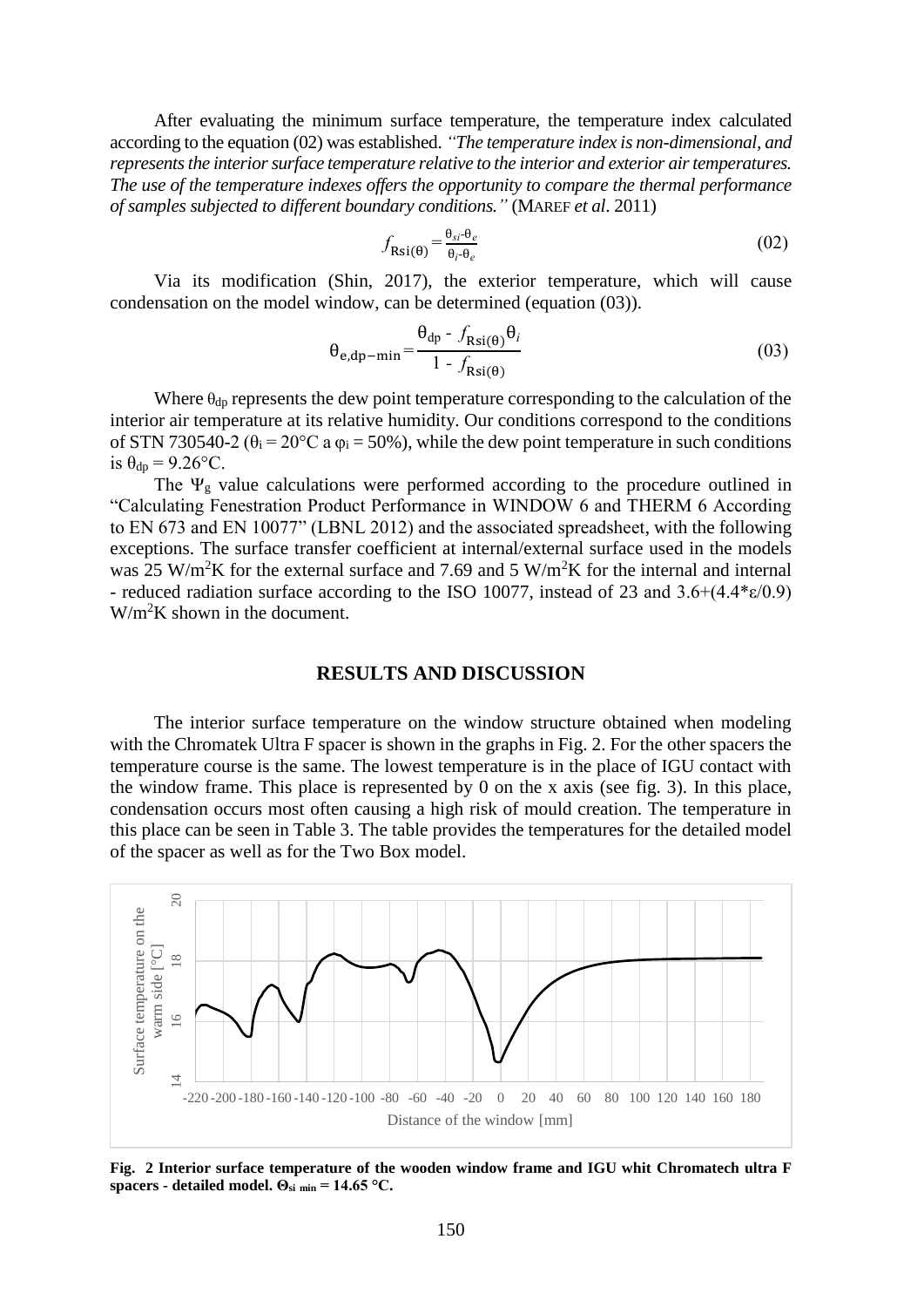

**Fig. 3 Distance of the windows – value on the x-axis in Fig. 2.**

The biggest difference between surface temperatures was recorded in the glazing detail reaching the value of 0.09 °C, representing 0.64%.

| spacer              |                | $\Theta_{\text{si min}}$ | $\Delta\Theta_{\text{si min}}$ [ <sup>o</sup> C] | $f_{\text{Rsi}\Theta}$ | $\Theta_{\rm e\,pd-min}$ |
|---------------------|----------------|--------------------------|--------------------------------------------------|------------------------|--------------------------|
|                     |                | [°C]                     | DM vs. 2B                                        | $\mathsf{L}$           | [°C]                     |
| Chromatech ultra F  | detailed model | 14.65                    | 0.48                                             | 0.733                  | $-20.17$                 |
|                     | 2B model       | 14.17                    | 3.30%                                            | 0.709                  | $-16.84$                 |
| Chromatech ultra S  | detailed model | 14.61                    | 0.58                                             | 0.730                  | $-19.84$                 |
|                     | 2B model       | 14.03                    | $3.97\%$                                         | 0.701                  | $-15.97$                 |
| Thermix TX pro      | detailed model | 14.60                    | 0.49                                             | 0.730                  | $-19.80$                 |
|                     | 2B model       | 14.11                    | $3.36\%$                                         | 0.706                  | $-16.48$                 |
| Thermix TX.N plus   | detailed model | 14.56                    | 0.45                                             | 0.728                  | $-19.48$                 |
|                     | 2B model       | 14.11                    | $3.11\%$                                         | 0.705                  | $-16.45$                 |
| <b>TGI</b> Spacer   | detailed model | 14.61                    | 0.48                                             | 0.731                  | $-19.88$                 |
|                     | 2B model       | 14.13                    | 3.30%                                            | 0.707                  | $-16.61$                 |
| <b>TGI Spacer M</b> | detailed model | 14.60                    | 0.49                                             | 0.730                  | $-19.80$                 |
|                     | 2B model       | 14.11                    | $3.37\%$                                         | 0.706                  | $-16.47$                 |

**Tab. 3 Interior surface temperature of the edge of glass.**

More significant difference for the wooden window was recorded in comparing the detailed model of the spacer with the Two Box model. This represented approx. 0.5°C being 3.40%. From this aspect the difference is not significant. However, if the thermal coefficient is used to determine the minimum exterior temperature for condensation ( $\theta_{e, pd-min}$ ), the temperature difference between the detailed and Two Box model is  $\Delta \theta_{e, pd-min}$  3.36°C, representing 16.94%.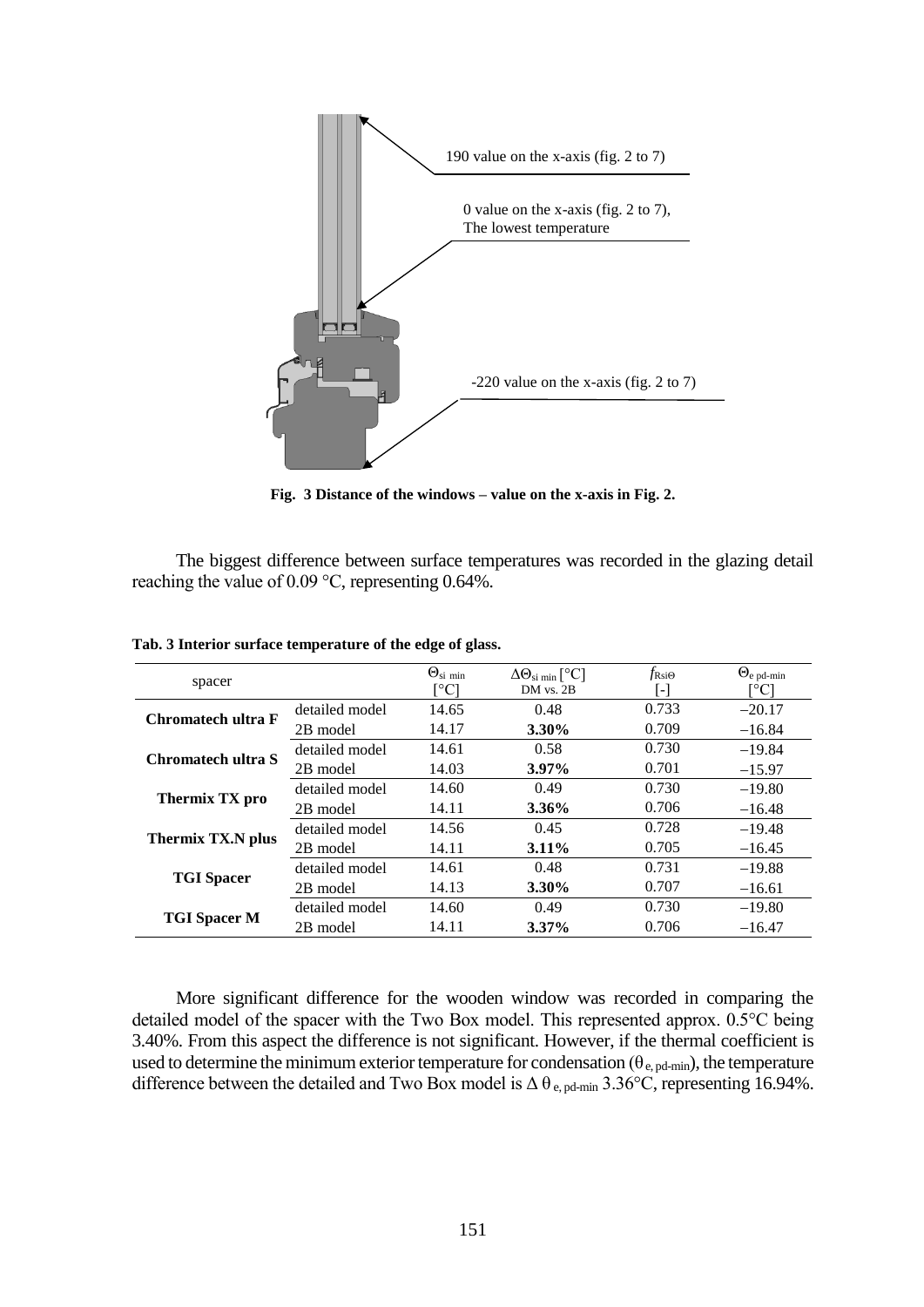

**Fig. 4 Calculated exterior air temperature at which the condensation start to occur.**

Following these values, we determined values of linear thermal transmittance for glazing Ψ<sup>g</sup> for the detailed model and Two Box model for individual model situations and compared them with data from the *Data sheet Psi values for windows* (Table 4).

The difference between the detailed and Two Box model was probably caused by the used values of coefficient of thermal conductivity of individual materials used for calculations. For instance, with secondary seal representing approx. 30.29% of the insulation glazing spacer area, the value used for the detailed model is 0.26 W/mK (Dow Corning Corporation 2013) and for Two Box model 0.40 W/mK (BUNDESVERBAND FLACHGLAS E.V.) representing performance better by 35%. The properties of the spacers were discussed in the studies of VAN DER BERGH *et al*. (2013), SVENSEN (2005) and ELMAHDY (2003). Their calculation and the transfer of the detailed models to the Two Box models are described in the Guideline ift Rosenheim (WA-08/3 and WA-17/1).

| spacer                    |                | $\Psi$ g  | $\Psi$ g   | $\Delta\Psi$ g |          | $\Delta\Psi$ g  |        |
|---------------------------|----------------|-----------|------------|----------------|----------|-----------------|--------|
|                           |                | <b>BF</b> | cal.(LBNL) | BF vs. cal.    |          | 2B vs. detailed |        |
| <b>Chromatech ultra F</b> | detailed model |           | 0.026      |                |          | 0.012           | 67.86% |
|                           | 2B model       | 0.038     | 0.035      | 0.003          | 6.71%    |                 |        |
| Chromatech ultra S        | detailed model |           | 0.027      |                |          | 0.014           | 64.95% |
|                           | 2B model       | 0.041     | 0.038      | 0.003          | 7.01%    |                 |        |
| Thermix TX pro            | detailed model |           | 0.027      |                |          | 0.012           | 68.63% |
|                           | 2B model       | 0.039     | 0.037      | 0.002          | 6.34 $%$ |                 |        |
| <b>Thermix TX.N plus</b>  | detailed model |           | 0.028      |                |          | 0.012           | 68.81% |
|                           | 2B model       | 0.040     | 0.037      | 0.003          | 6.74%    |                 |        |
| <b>TGI Spacer</b>         | detailed model |           | 0.027      |                |          | 0.012           | 68.30% |
|                           | 2B model       | 0.039     | 0.036      | 0.003          | 7.28%    |                 |        |
| <b>TGI Spacer M</b>       | detailed model |           | 0.026      |                |          | 0.013           | 67.16% |
|                           | 2B model       | 0.039     | 0.037      | 0.002          | $6.22\%$ |                 |        |

**Tab. 4 Comparison of psi value, BUNDESVERBAND FLACHGLAS E.V. vs. calculated value.**

Table 5 illustrates the U<sub>w</sub> values calculated according to the STN EN ISO 10077 for the variants of linear thermal transmittance coefficient according to the Bundesverband Flachglas (BF) ( $U_w \Psi gBF$ ), calculated with the Two Box model ( $U_w \Psi g2B$ ) and with the detailed model (UwΨgDM), as well as comparisons of the differences between the calculated values and values provided by the Data sheet Psi values for windows (BUNDESVERBAND FLACHGLAS E.V.).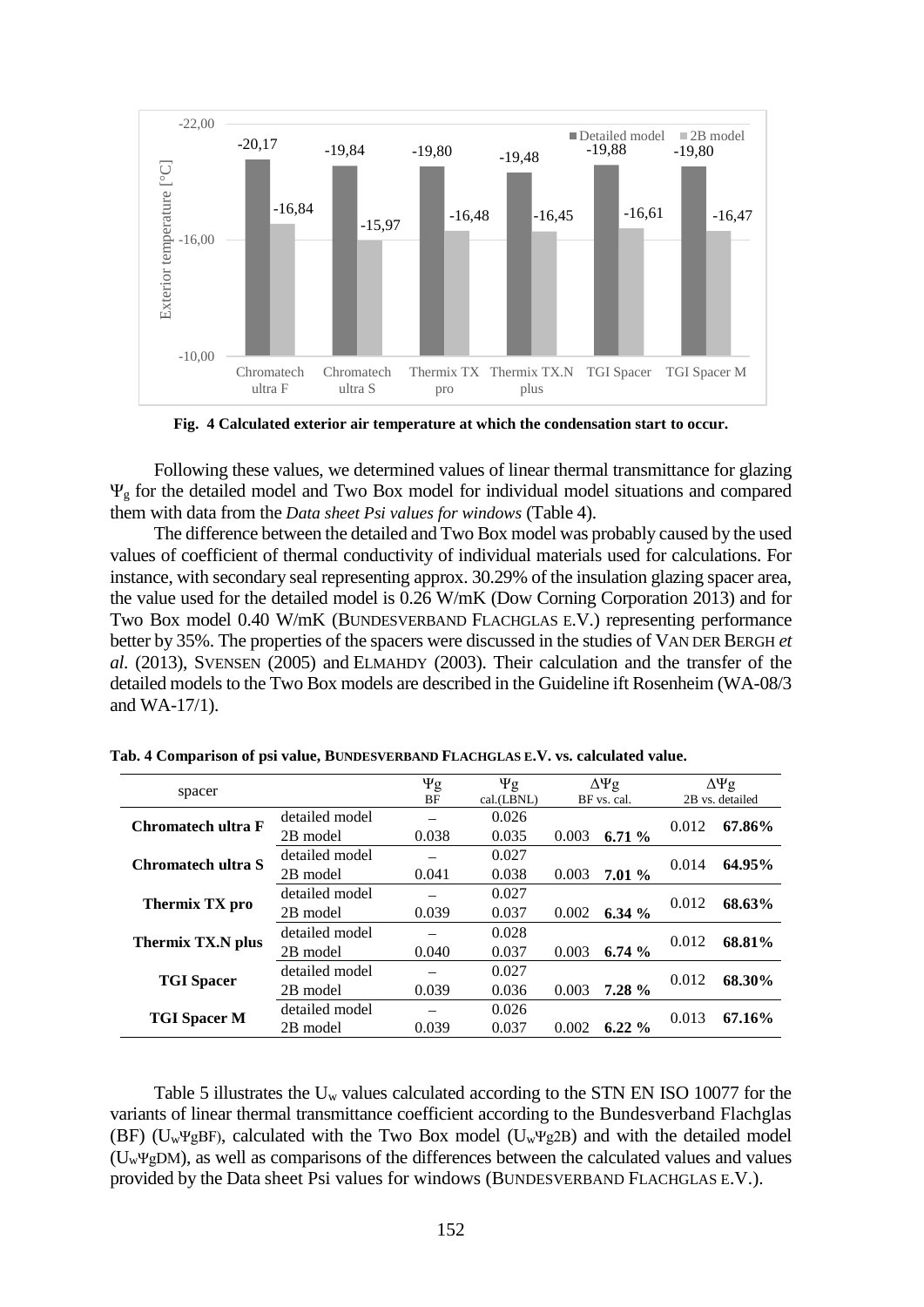| spacer              | $U_{w}$<br>$\Psi$ gBF<br>$\left[\text{W/m}^2\text{K}\right]$ | $U_{w}$<br>$\Psi$ g2B<br>$\left[\text{W/m}^2\text{K}\right]$ | $U_{w}$<br>$\Psi$ gDM<br>$\left[\text{W/m}^2\text{K}\right]$ |       | $\Delta U_{\rm w}$<br>$\Psi$ g2B vs. DM.<br>$\left[\text{W/m}^2\text{K}\right]$ |       | $\Delta U_{\rm w}$<br>$\Psi$ g BF vs. DM.<br>$\left[\text{W/m}^2\text{K}\right]$ | $U_w$<br>$\Psi$ g<br>BF,2B,DM<br>by EN ISO |
|---------------------|--------------------------------------------------------------|--------------------------------------------------------------|--------------------------------------------------------------|-------|---------------------------------------------------------------------------------|-------|----------------------------------------------------------------------------------|--------------------------------------------|
| Chromatech ultra F  | 1.729                                                        | 1.694                                                        | 1.671                                                        | 0.023 | $1.36\%$                                                                        | 0.059 | $3.41\%$                                                                         | 1,7                                        |
| Chromatech ultra S  | 1.736                                                        | 1.700                                                        | 1.673                                                        | 0.027 | 1.62%                                                                           | 0.064 | $3.68\%$                                                                         | 1,7                                        |
| Thermix TX pro      | 1.732                                                        | 1.696                                                        | 1.673                                                        | 0.023 | 1.38%                                                                           | 0.059 | $3.42\%$                                                                         | 1,7                                        |
| Thermix TX.N plus   | 1.734                                                        | 1.698                                                        | 1.675                                                        | 0.023 | 1.38%                                                                           | 0.060 | $3.43\%$                                                                         | 1,7                                        |
| <b>TGI</b> Spacer   | 1.731                                                        | 1.695                                                        | 1.673                                                        | 0.023 | 1.34%                                                                           | 0.058 | 3.38%                                                                            | 1,7                                        |
| <b>TGI Spacer M</b> | 1.732                                                        | 1.696                                                        | 1.672                                                        | 0.025 | 1.46%                                                                           | 0.061 | $3.50\%$                                                                         | 1,7                                        |

**Tab. 5 Comparison of U-value of wooden windows with different psi-value.**

According to the calculations, the heat transfer coefficient for various spacers varied in thousandths of  $W/m^2K$  and did not exceed 0.40%. When comparing individual models and thus also the Psi factor values, the difference was in the range of hundredths of  $W/m^2K$  and did not exceed 3.68%. When rounding according to the paragraph 7.2.3 of STN EN ISO 10077-1, the U<sup>w</sup> values do not vary.

# **CONCLUSIONS AND FUTURE WORK**

According to the calculations carried out using six detailed models of insulation glazing spacers and Two Box models of the corresponding spacers, the impact on the minimum surface temperature is insignificant for individual spacer types, on average 0.64%. Nevertheless, the most significant difference occurred when comparing the detailed models with Two Box models – 16.94%. Eventually, such differences do not affect the value of heat transfer coefficient of window.

It can be supposed that this difference occurred due to the impact of thermal performance of the materials used in the production of individual spacers mentioned in the CCFAT documents. Since the study dealt with the theoretical calculation of the surface temperatures, confirming such assumption will be discussed in subsequent studies. Laboratory measurements will be required in order to confirm the temperature causing condensation in various types of spacers.

#### **REFERENCES**

BUNDESVERBAND FLACHGLAS E.V. 2017. Data sheet Psi values for windows, based on determination of the equivalent thermal conductivity of spacers by measurement, for the Chromatech ultra F (No. W 16 2-05/2016), Chromatech utra S (Nr. W35 12/2017), Thermix TX pro (No. W34 01/2017), Thermix TX.N plus (No. W10 4-05/2016), TGI Spacer (No. W9 4-05/2016), TGI Spacer M (No. W20 1-5/2016).

LBNL 2012. Calculating fenestration product performance in Window 6 and Therm 6 according to EN 673 and EN 10077, Online: https://windows.lbl.gov/tools/knowledge-base/articles/en-673-iso-10077, [cit.: 15.7.2018], Lawrence Berkeley National Laboratory, Windows and Daylighting, Building Technology & Urban Systems Division, 2009.

CCFAT 2018A: Document Technique d´Applocation. Référence á l´Avis Technique 6/16-2302\_V1 TGI®-Spacer, TGI®-Spacer M, CSTB, Champs-sur-Marne, France. 2018.

CCFAT 2017A: Document Technique d´Applocation. Référence á l´Avis Technique 6/16-2348 THERMIX TX.N plus, THERMIX TX Pro, CSTB, Champs-sur-Marne, France. 2017.

CCFAT 2018B: Document Technique d´Applocation. Référence á l´Avis Technique 6/17-2365\_V1 CHROMATECH ULTRA S, CSTB, Champs-sur-Marne, France. 2018.